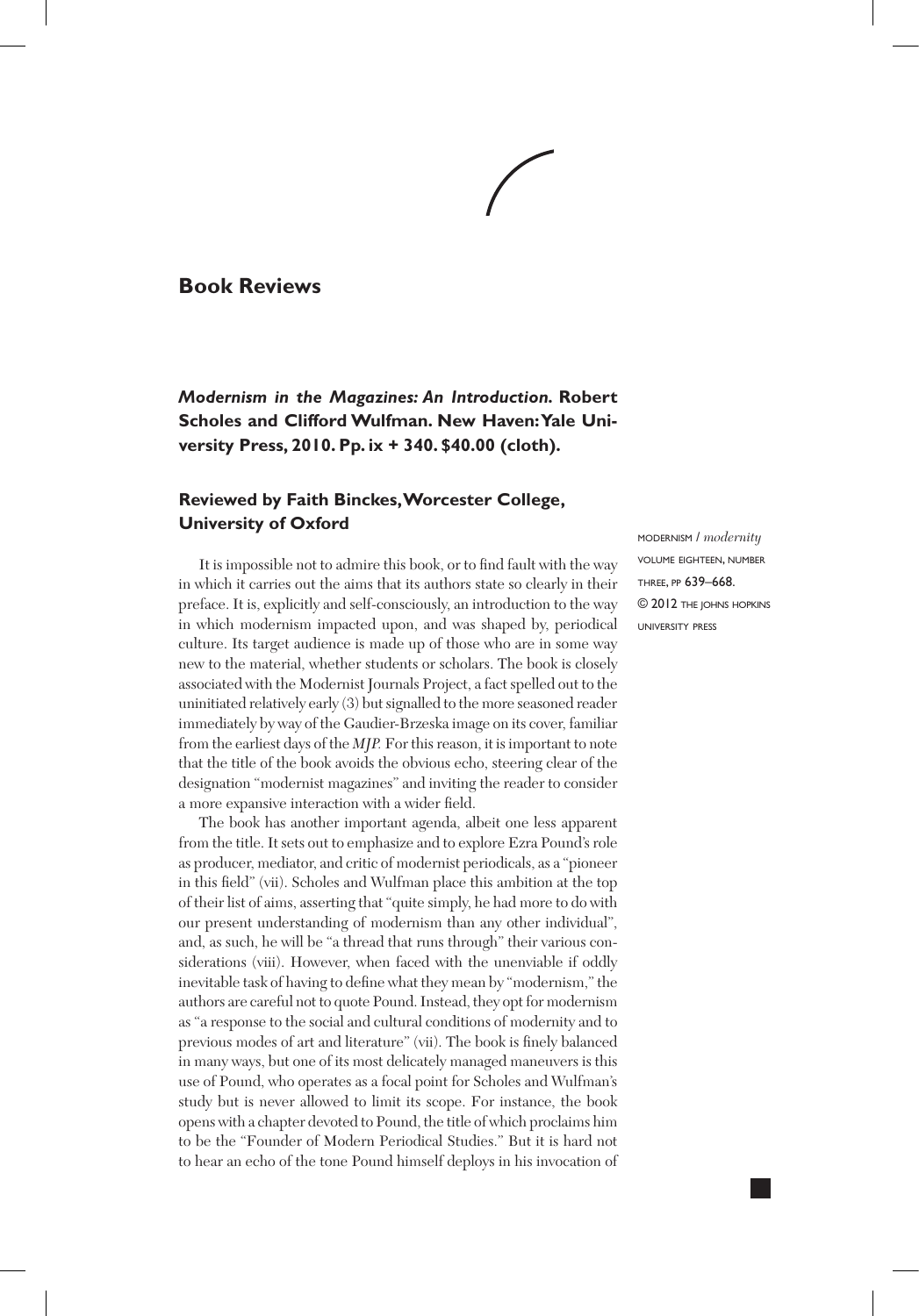#### M O D E R N I S M / *mo d e r n it y*

640 "Papa Flaubert" (1) on the same page—not quite questioning the assertion, but ensuring some reflection in its note of provocative assent. In chapter two, "Modernity and the Rise of Modernism: A Review," Scholes and Wulfman are more explicit. Here, Pound is invoked to support the necessity of examining a "full range" of responses to modernity, "including those not thought to be quintessentially 'modernist'" (26).

A similarly delicate balance governs the tone of *Modernism in the Magazines* as a whole. There is no doubt that the book is the product of exactly the extended, scholarly investigation it is designed to encourage in its readers. It includes detailed readings but also generous quantities of information. That first chapter includes tables enumerating Pound's activities as a contributor to, and an editor of, magazines over a twenty year period. But, for all the scholarliness, the critical address remains unwaveringly accessible, even informal. In some studies this might seem strategic—the favorite professor, with the easy intellectual authority, can be particularly persuasive and difficult to contradict. But Scholes and Wulfman counteract this impression with an insistence that readers should be curious, adventurous, and independent in their research. As the preface states: "[w]e are trying to open the way for others, rather than to close it down" (ix). This opening up is as apparent in the structure of the book as it is in the content. Before presenting those tables of information, attention is drawn to biographical, bibliographical, and digital resources in which readers can look things up for themselves. Scholes and Wulfman include a chapter titled "How To Study a Modern Magazine," which presents an eight-point list of key elements as the "basis for an assignment" and then deploys a number of the *New Age*  as an example (146). However, this chapter is placed not at the beginning of the study, which would have emphasized its didactic function, but around the middle (chapter six). The implied reference to Pound's subversively pedagogical *How To Read,* should also dissuade us from undue obedience. The overall impression is of a flexible framework, capable of keeping pace with the highly relational world of periodicals as media.

Within this framework, Scholes and Wulfman seek to draw out and "to amplify a single strand" (26) from the complex weave and definition and counter-definition that characterizes modernist studies. As such, the second chapter, "Modernity and the Rise of Modernism: a review" almost puns on the notion of the "review" as it surveys the relationship between the "demographic, economic, and technological developments that produced the modern world" (26) and a raft of diverse periodical texts. Several pointers to the direction of the later chapters are incorporated—notably a discussion of advertising in early periodicals such as the *Tatler* and the *Spectator,*  and the impact of archival practices that stripped out material that was considered extraneous and irrelevant. This chapter closes with one of the crisp, passionate statements that typify the book, reminding readers of the work still to be done in assessing the "dynamic and complex" relationship between magazines, modernism, and modernity (43). From the perspective of this reader, this work begins in earnest in chapter three, "Rethinking Modernist Magazines: From Genres to Database." Here, Scholes and Wulfman present a thorough, clear, and subtle account of the definitional issues at work (or play) within the study of periodical texts, opening with a comparative study of previous attempts to map the field and some brief but attentive readings of individual terms (noting the different associations of "magazine" and "journal" for instance, and the way in which such associations might shift or blur over time). There are some particularly interesting insights into decisions made by the editors of standard reference works—notably Hoffman, Allen, and Ulrich's *The Little Magazine: a History and a Bibliography*—regarding what to include. There is a wealth of information on circulation, price, and the necessary perils of trying to codify "content." Scholes and Wulfman even consider the etymological origins of the list (67), listing being an activity that informs both the "genre" and the "database." The chapter closes with an optimistic discussion of the potential offered by digitized periodical texts, as the authors imagine a more minute analysis, a "pixelation," replacing the more "murderous dissection" enacted by division according to genre (72). This chapter also connects thematically with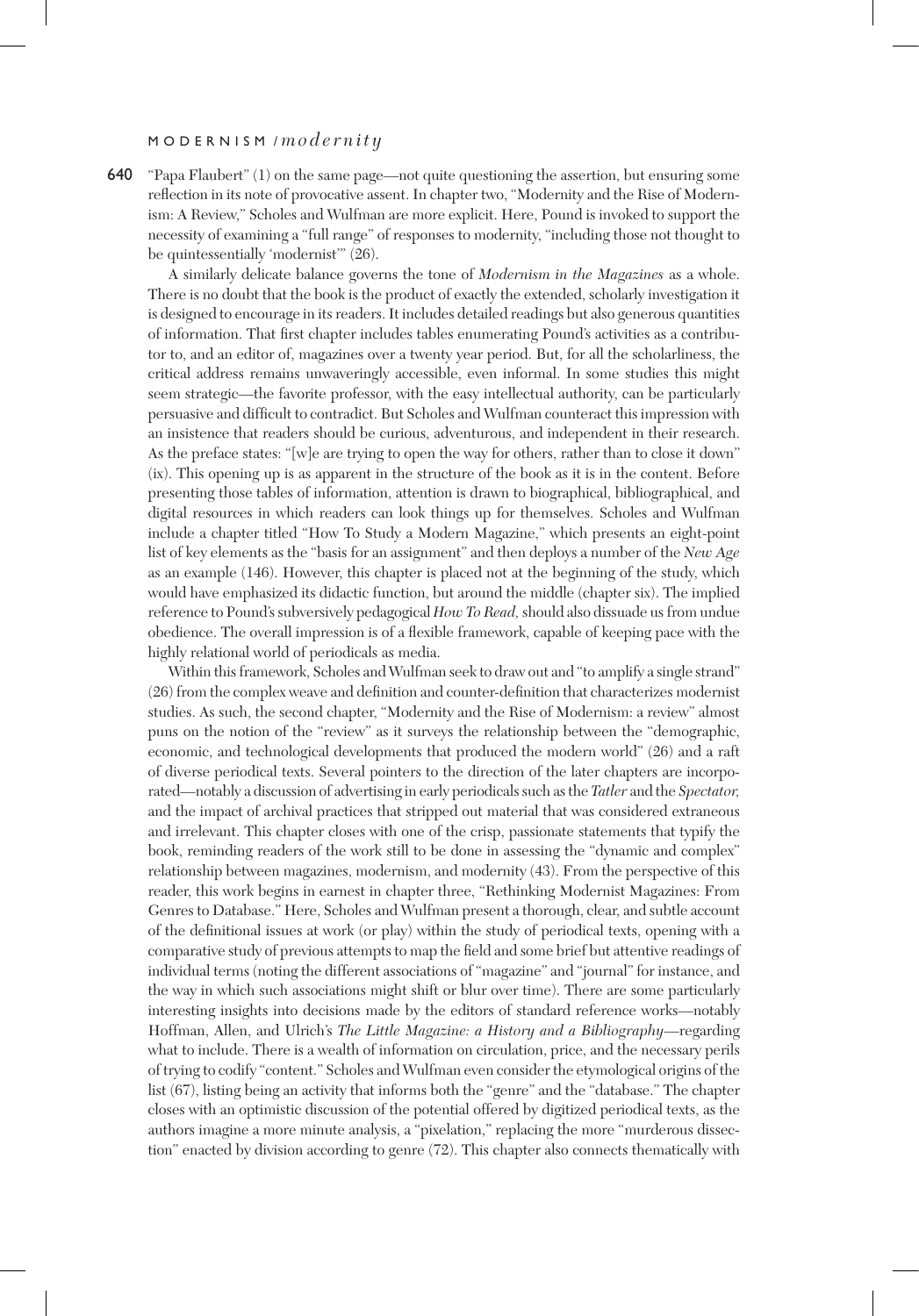### *book reviews*

chapter eight, "The Hole in the Archive and the Study of Modernist Magazines," which covers 641 not only the microcosmic elements of digitization, but the macrocosmic considerations of largescale, long-term, collaborative exercises such as the *Modernist Journals Project*. This is also the most technical section in the study. In it, readers are informed of the specific requirements and challenges of digitization, dispelling (or partially dispelling) any innocent conceptions one may have of it as a sort of non-medium that allows facsimiles to be made available without altering or framing their content.

In between these chapters, Scholes and Wulfman work through the role of visual arts (chapter four), and advertising (chapter five) in modernist magazines, before turning back to questions of methodology in chapter seven, "On Or About December 1910." Their reading of *Rhythm* in chapter four presents a compelling argument for the significance of the magazine (although I suppose I might be biased), and offers a generous selection of illustrations from *Rhythm* and the *New Age.* The fact that these lithographs, wood-cuts, and line-drawings remain striking even in "drastically reduced format" says much about the importance of print media in the development of visual avant-gardes during this period. But this chapter also provides important information on the networks of artistic friendship and influence in London in the first and second decades of the twentieth century, as well as outlining some of the specific debates between Murry and Huntly Carter in *Rhythm* and the *New Age* respectively. Chapter five, "Modernism's Other: The Art of Advertising" adds further material to a now well-established case for the importance of advertising discourses to periodical culture. Chapter seven outlines, and analyses, an example of "synchronic" reading (170), slicing a vertical sample from a range of periodical texts published in Britain and America on or about December 1910. As Scholes and Wulfman note (209), this sort of approach has proved productive in several studies of modernism. By pursuing traces picked up by digital search facilities, Scholes and Wulfman demonstrate just how much new material can now be brought into consideration. But this chapter also illuminates how such searches still require enormous amounts of additional research (or, in the case of these particular authors, accumulated knowledge) in order to be meaningful. The book keeps its references to a minimum, with a pretty modest four page bibliography, but it would be fascinating to see how this chapter would look if fully footnoted. Although this sort of scholarly apparatus might detract from the user-friendly approach of the book as a whole, it would emphasize Scholes and Wulfman's point about the embeddedness of periodicals as media, and would suggest the subtlety with which periodicals can be built into the practice of well-established researchers.

These eight chapters effectively comprise *Modernism in the Magazines: An Introduction,* the only book we would think we were getting were we to judge by its cover. However, its "Appendix" places Pound firmly back in the frame, reprinting his 1917–1918 series of *New Age* articles "Studies in Contemporary Mentality" in their entirety. Since this occupies around one hundred pages (nearly a third of the text as a whole) Pound is less a "thread" here than an entire Spring/Summer collection, and it is fantastic to have these articles, with their biting assessments of contemporary magazine culture, made so readily accessible. All the same, part of me wondered if there wasn't something deliberately provocative in reprinting these pieces in this form, thereby removing them from their periodical context and drawing attention to the ongoing dialogue between the magazine and the book. In this respect, I would also have liked Scholes and Wulfman's opinion on the jacket design of my copy, which reproduces positive assessments of their study as if they were headlines in magazines from the period.

In short, *Modernism in the Magazines: An Introduction* is entirely successful in realizing its project. This will indeed be a work of enormous value to those beginning to study modernism and periodical texts, as well as to those who have already ventured some way into the territory. There are some missing elements that might have helped those starting out even further. For instance, I would have included a few core "book history" texts in the bibliography, along with a little information on the work currently being undertaken on digitization (Sutherland and